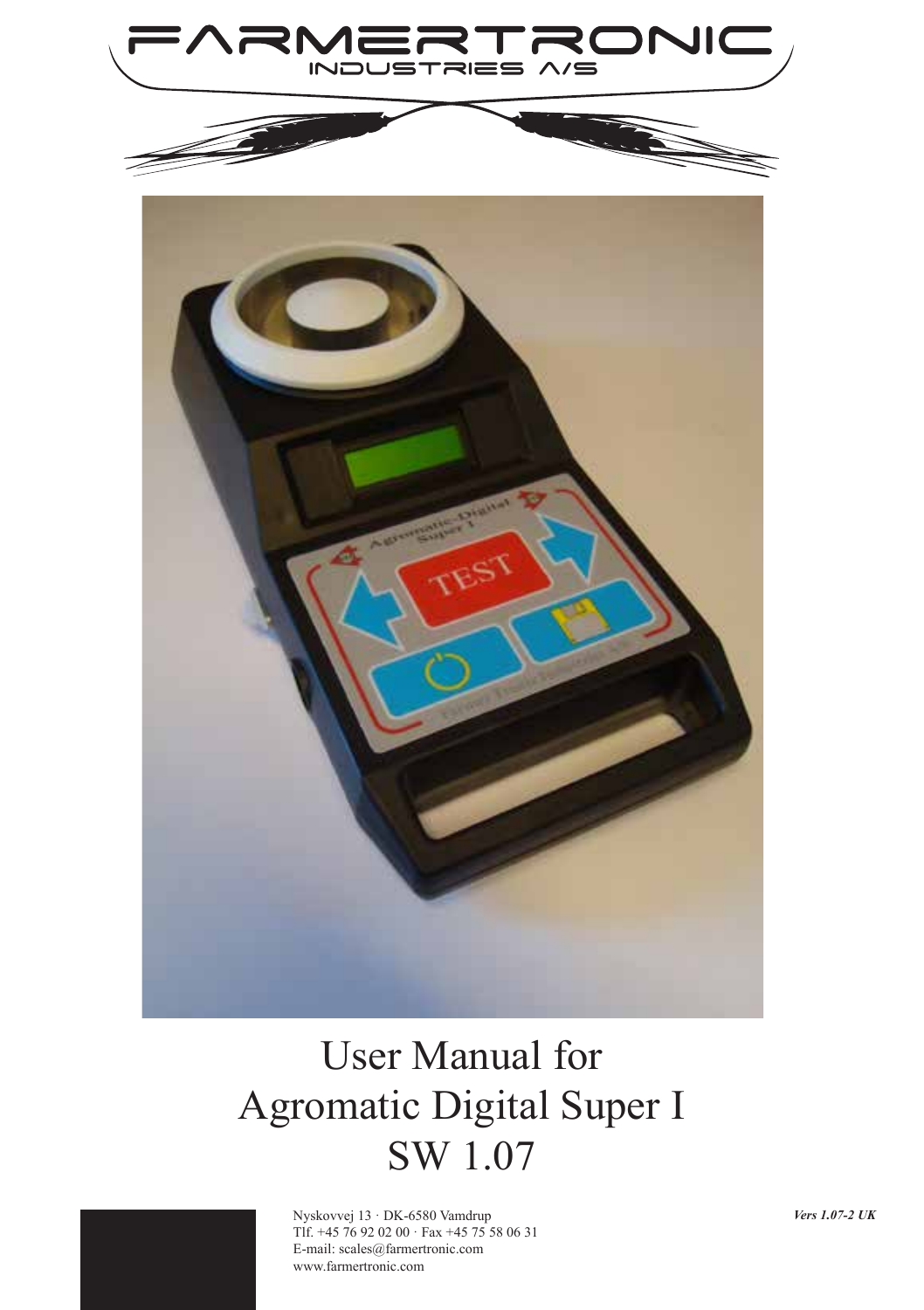# **Content**

| <b>Preparation of Test Sample</b>                   | 3  |
|-----------------------------------------------------|----|
|                                                     |    |
| <b>Parts</b>                                        | 5  |
| Complete instrument                                 | 5  |
| USB-Memory out                                      | 5  |
|                                                     | 6  |
| Battery                                             | 7  |
| <i>Operation</i>                                    | 8  |
| ON                                                  | 8  |
|                                                     | 9  |
| Measuring the Moisture content <b>Election</b> 2016 | 11 |
|                                                     | 13 |
|                                                     | 15 |
| OFF                                                 | 17 |
| ERROR-Codes                                         | 18 |
|                                                     | 19 |
| User "Settings"                                     | 19 |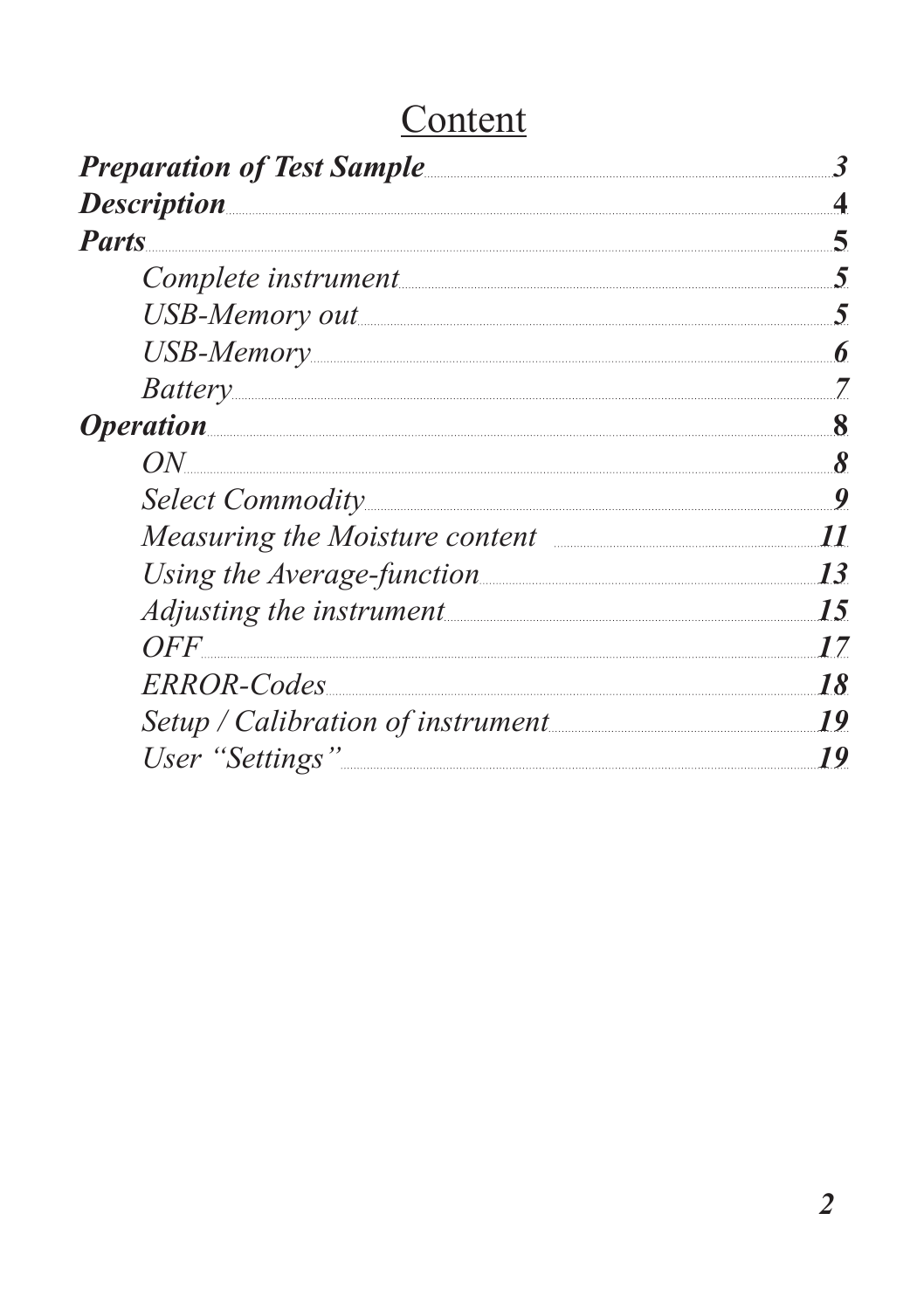## Preparation of Test Sample

Grain and seeds are living organisms which consequently can change over time, due to local conditions as well as artificial genetic alterations.

The *Agromatic Digital Super I* has an advanced electronic balance as well as new highly sensitive - patent pending - electronic which takes most of the known factors in consideration.

#### *However the better the quality of the sample the better results you get.*

So we recommend:

**C**lean the test sample. It should not contain any beard, chaff, husk or dirt.

**R**ecently harvested, surface -wet / -dry cereals must be stabilized in a tight plastic bag for up to 12 hours before correct measurement can be carried out.

**D**<sub>o</sub> not leave the instrument in direct sunshine or in a drivers cabin just before testing a sample

**T**he instrument and the test-sample should preferably have the same temperature. If not, a change of the reading will appear until the temperatur-sensor in the measuring-chamber has read the correct temperature of the test-sample

**P**lace the instrument on a plane, horizontal surface to obtain accurate weight. Do not touch the measuring-chamber during operation.

**P**our the test-sample into the measuring-chamber slowly making sure that it is distributed evenly in the chamber.

**A**lways calculate the average of at least 3 or 4 samples.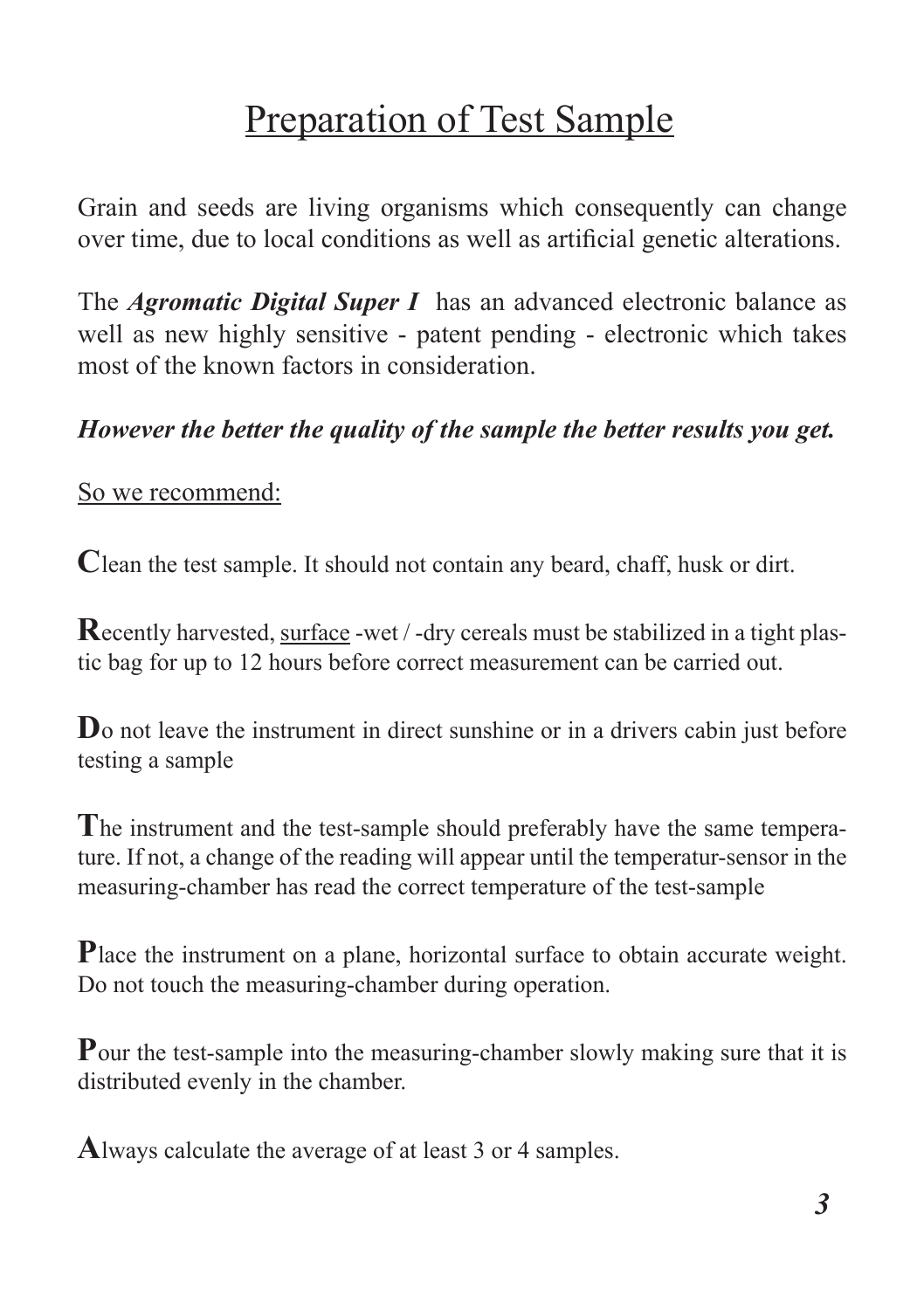# **Description**

The *Agromatic Digital Super I* is an advanced digital instrument for measuring the moisture content in many different commodities. The instrument is ideal for whole seed's but several other commodities such as flour are available. Thanks to its ability to measure the moisture content on whole seeds its a fast and reliable instrument which only needs infrequent cleaning compared to instruments using a mill to grain the seeds before measuring.

To ensure the best and most reliable measurement a build-in scale is used to ensure the sample is the same size measurement for measurement.

Finally a build-in temperature-sensor ensures that even commodities in drying plants can be measured while its processed without need for cooling.

Advanced technology makes it possible to store many commodities on a standard USB stick (max size is 2Gb - FAT 16). Up to 500 different commodities can be stored simultaneously. The instrument comes preinstalled with a number (depending on market and dealer) of commodities.



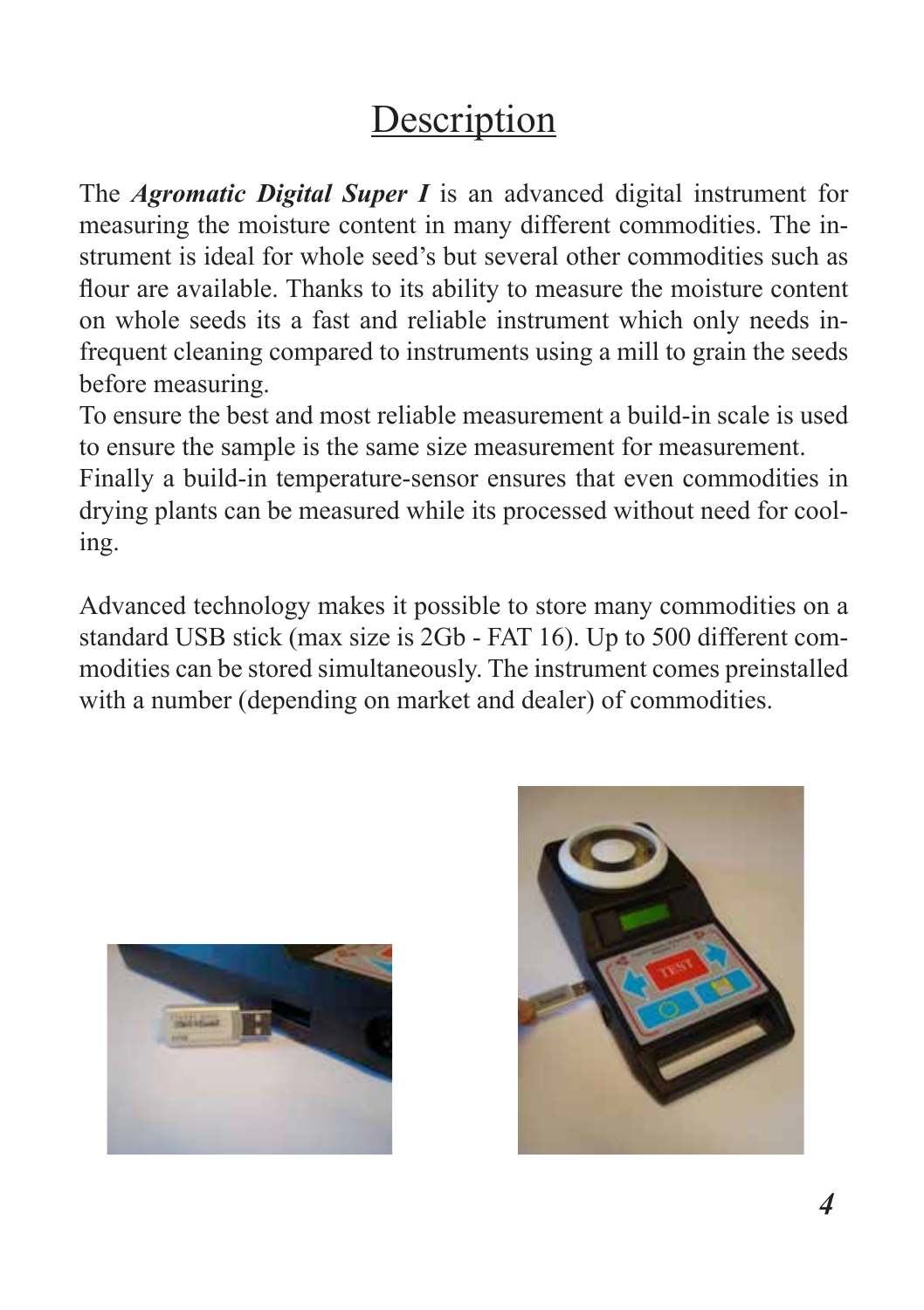## Parts

#### *Complete instrument:*

Instrument shown with USB inserted. This is how the instrument normally will appear. Although the instrument can run without (but then restricted to one commodity) the USB-memory we recommend that it's left in the instrument in normal circumstances.



#### *USB-Memory out:*

Instrument shown with USB taken out. Normally just leave the USB in the instrument. It's a secure place and you will need it if you want to change commodity. Only one commodity is stored internal in the instrument. The rest are all stored on the USB-memory.

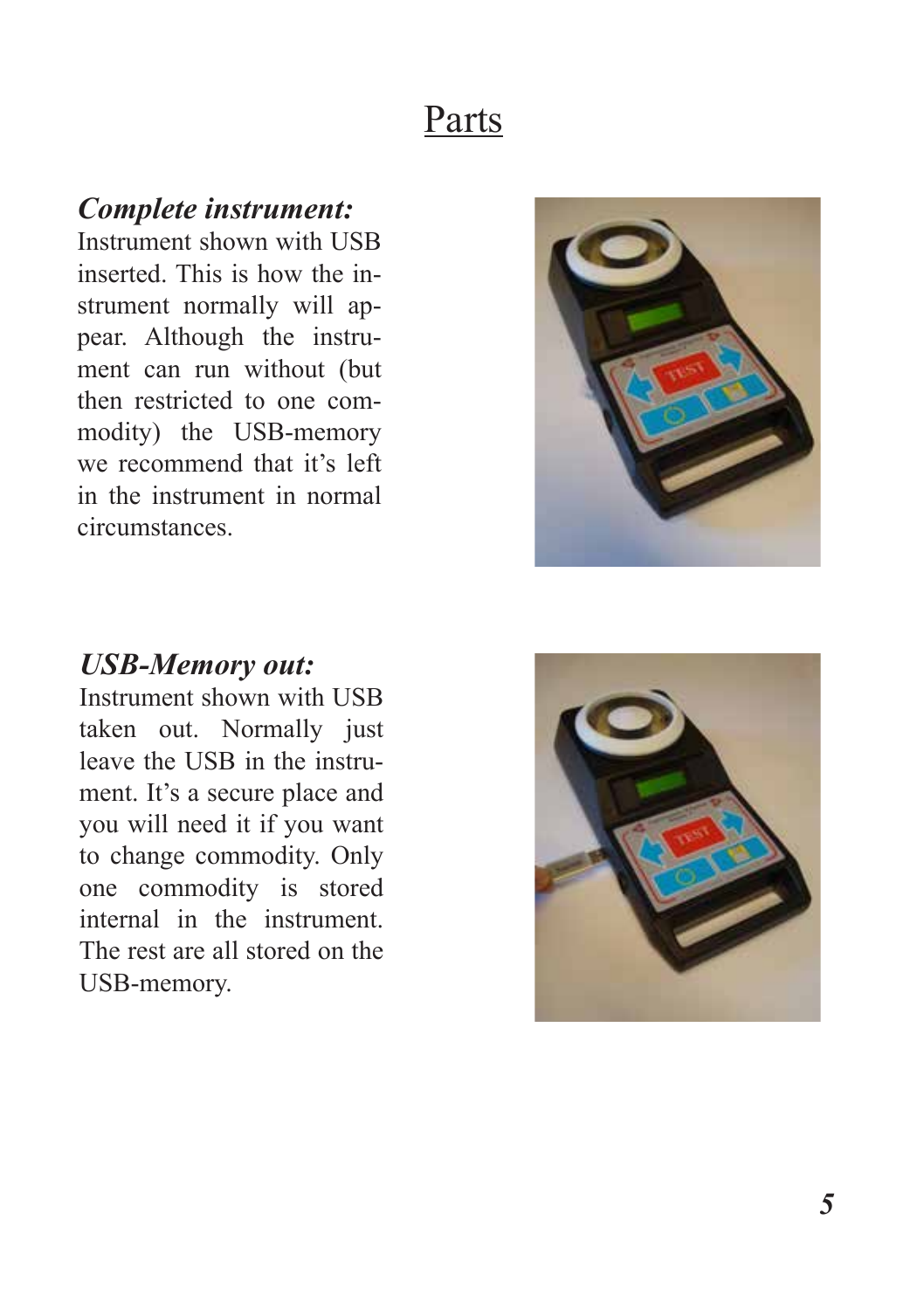### *USB-Memory:*

The USB-memory supplied with the instrument is a rugged little device which can store up to 500 commodities. Although other USB-Memo ries may be used we recom mend the one supplied.

Please note: Each USB-Memory is unique. The memory has an ID which correspond with the serial no of the instrument (which can be found in the battery-com partment). The implication of this is that the commodi ties stored on the USB-mem ory are only valid for THAT instrument. Backups may be done and they will work on the original instrument, but not on others.





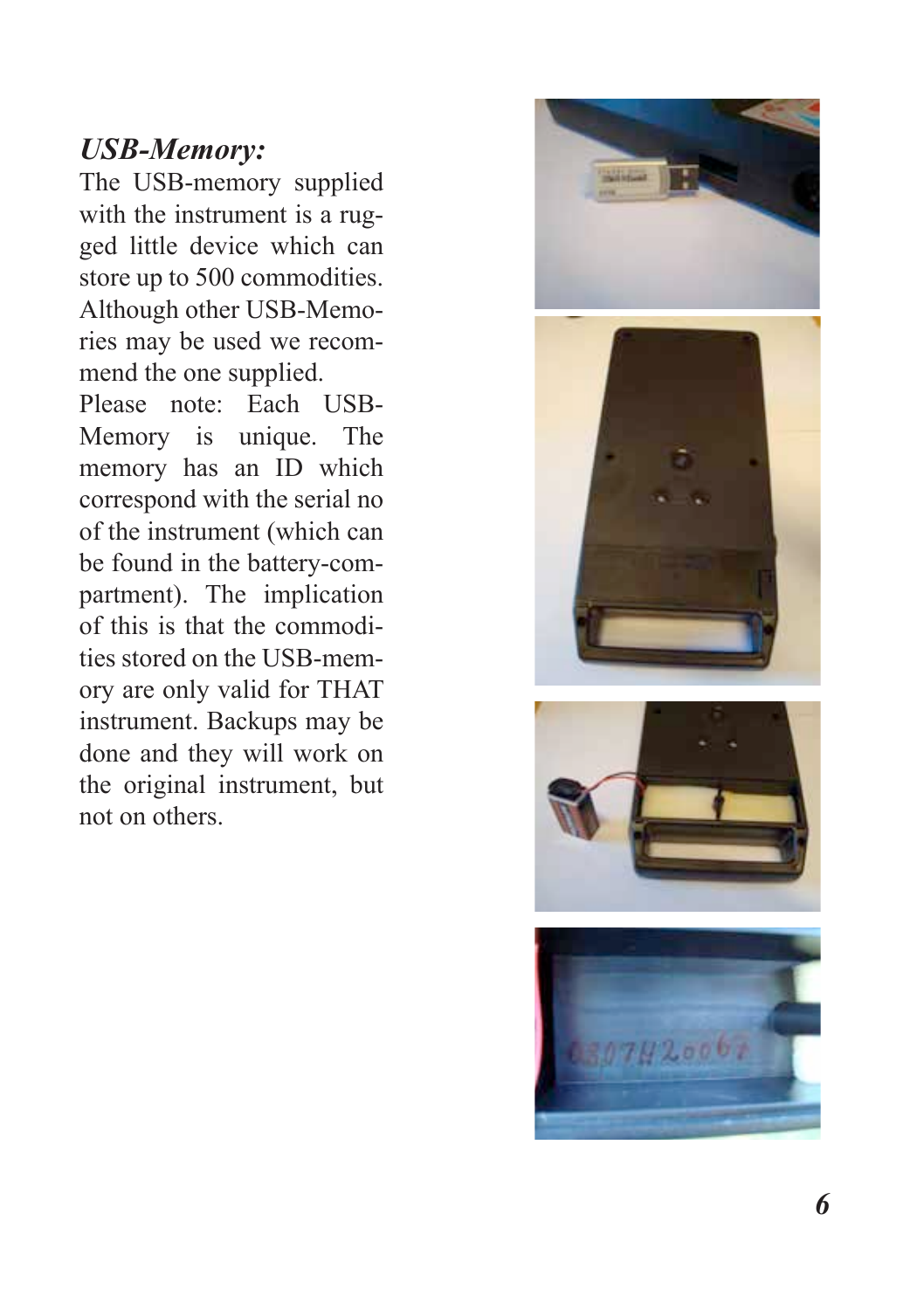### *Battery:*

The instrument operates on a single 9 V battery.

No data will be lost when battery is taken out. All data are stored internally in FLASH or on the USB-Memory. None of these requires supply to maintain the content.

The battery is located under the battery-cover which is placed on the back-side of the instrument.

PS: Be careful not to break the wires when changing the battery.



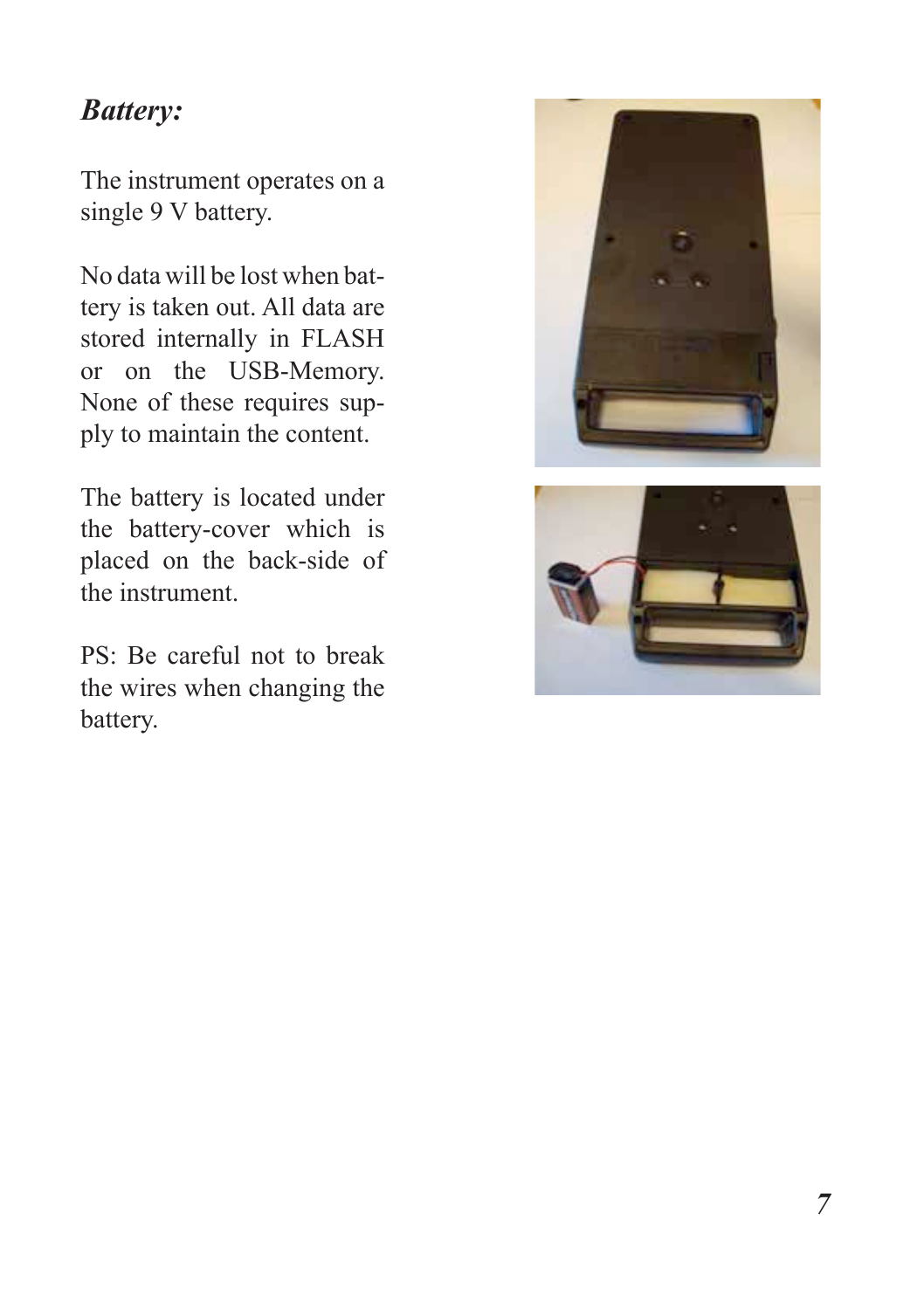# **Operation**

### *ON:*

Press the On-switch and the instrument will turn on. A test of the display segments will be the first to show. Then the product name followed by the current software version.

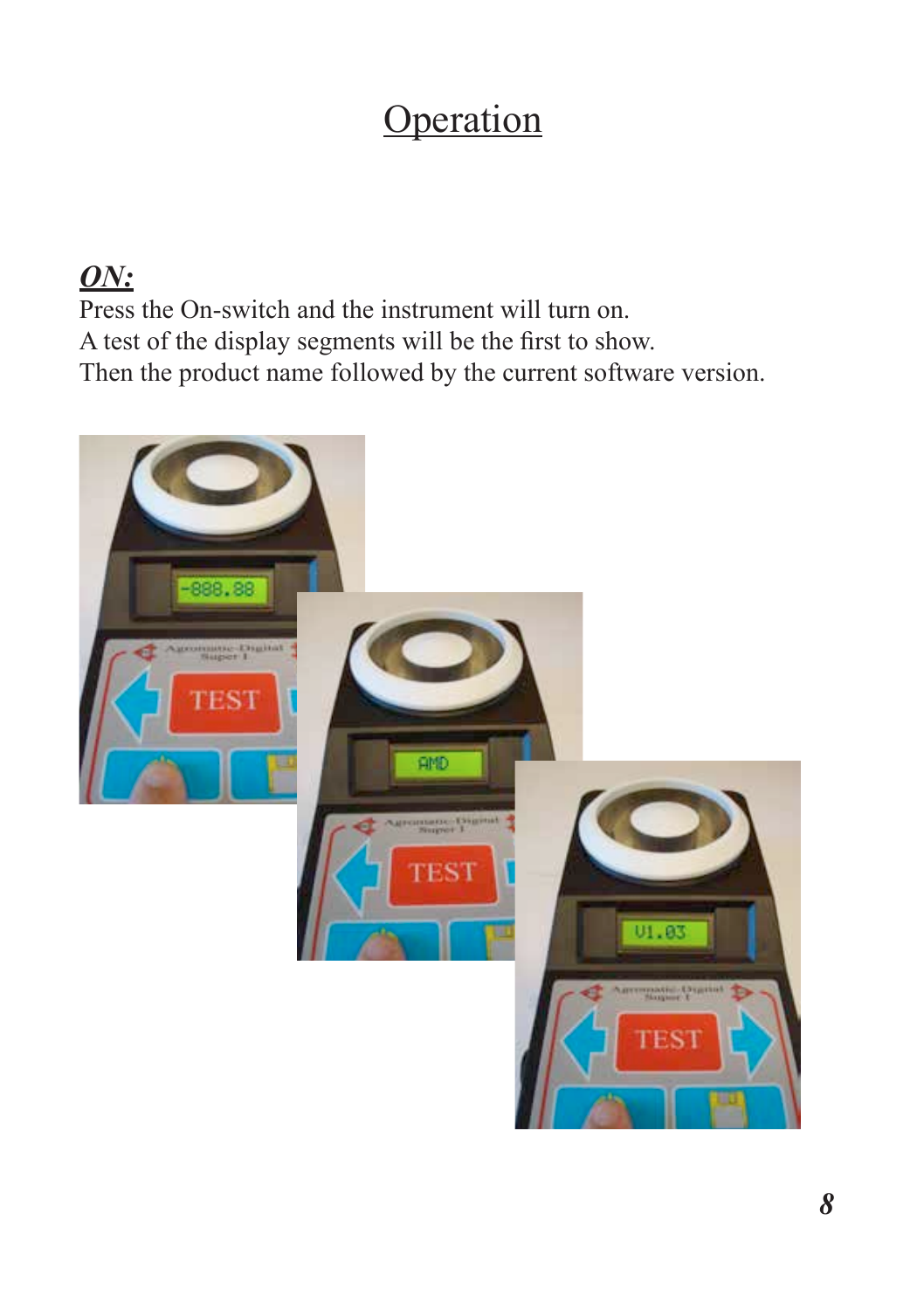## *SELECT COMMODITY:*

The instrument retains the previously selected commodity. I.e. when you start the instrument, then the commodity that was used last time will still be available. So if you want to continue with this commodity you do not need to select commodity. Just go directly to measuring the moisture. !

The commodities are stored on the USB-Memory. You will need to make a search on the USB for the one you need. You can start from 1st. commodity be pressing the left-botton. The instrument will then go to first commodity on the USB-Memory.

While accessing the USB memory you will see that the display shows USB.

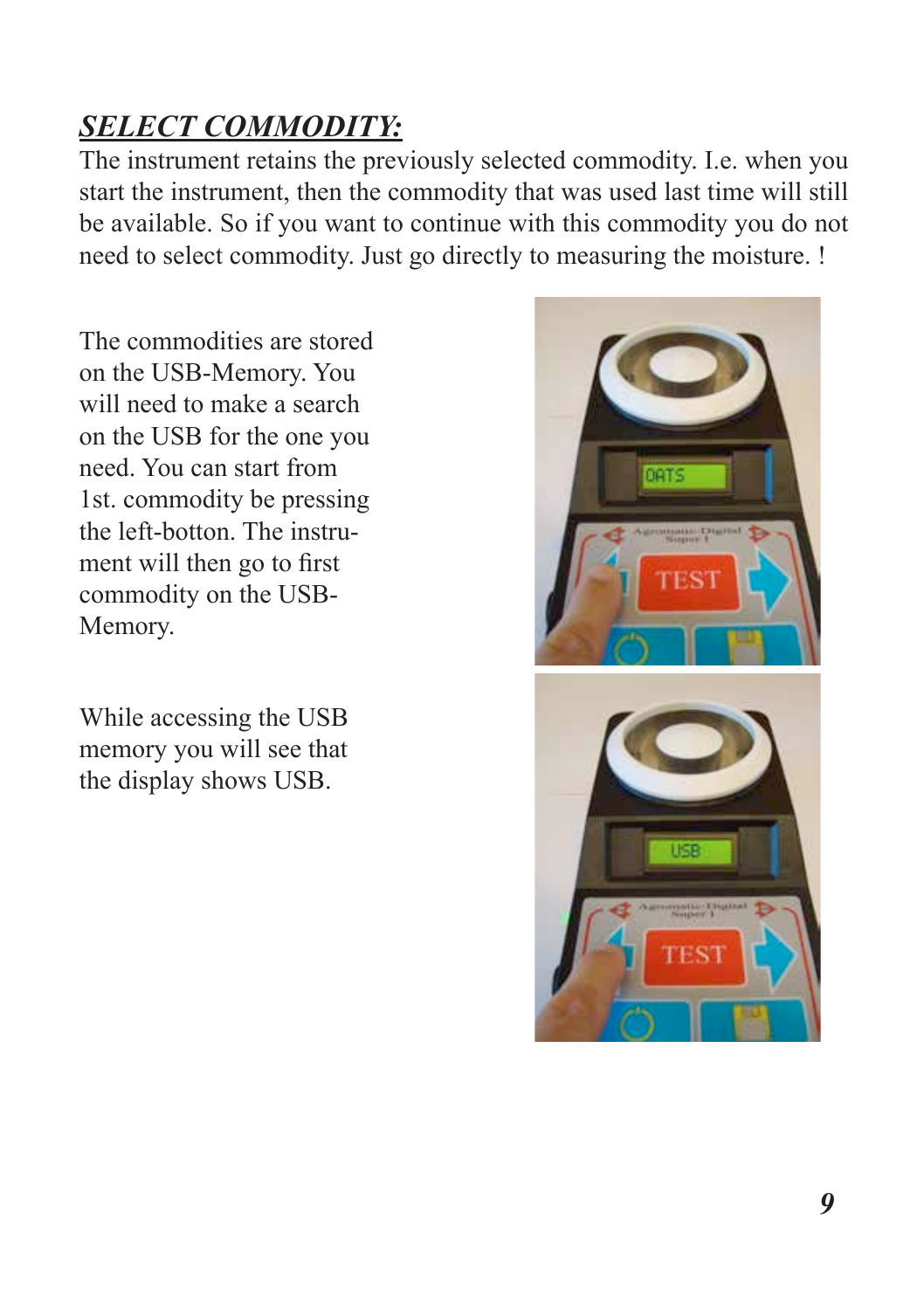Now you will scroll through the different commodities by using the Right Key

Continue until you find the right one.

*Note: If you run out of available commodities the display will show: NOFILE.*

*You will then need to go back to 1st commodity using the Left key*

When you have found the right one you will need to read it from the USB and transfer it into the instrument. Do that by pressing the "DISK" key.

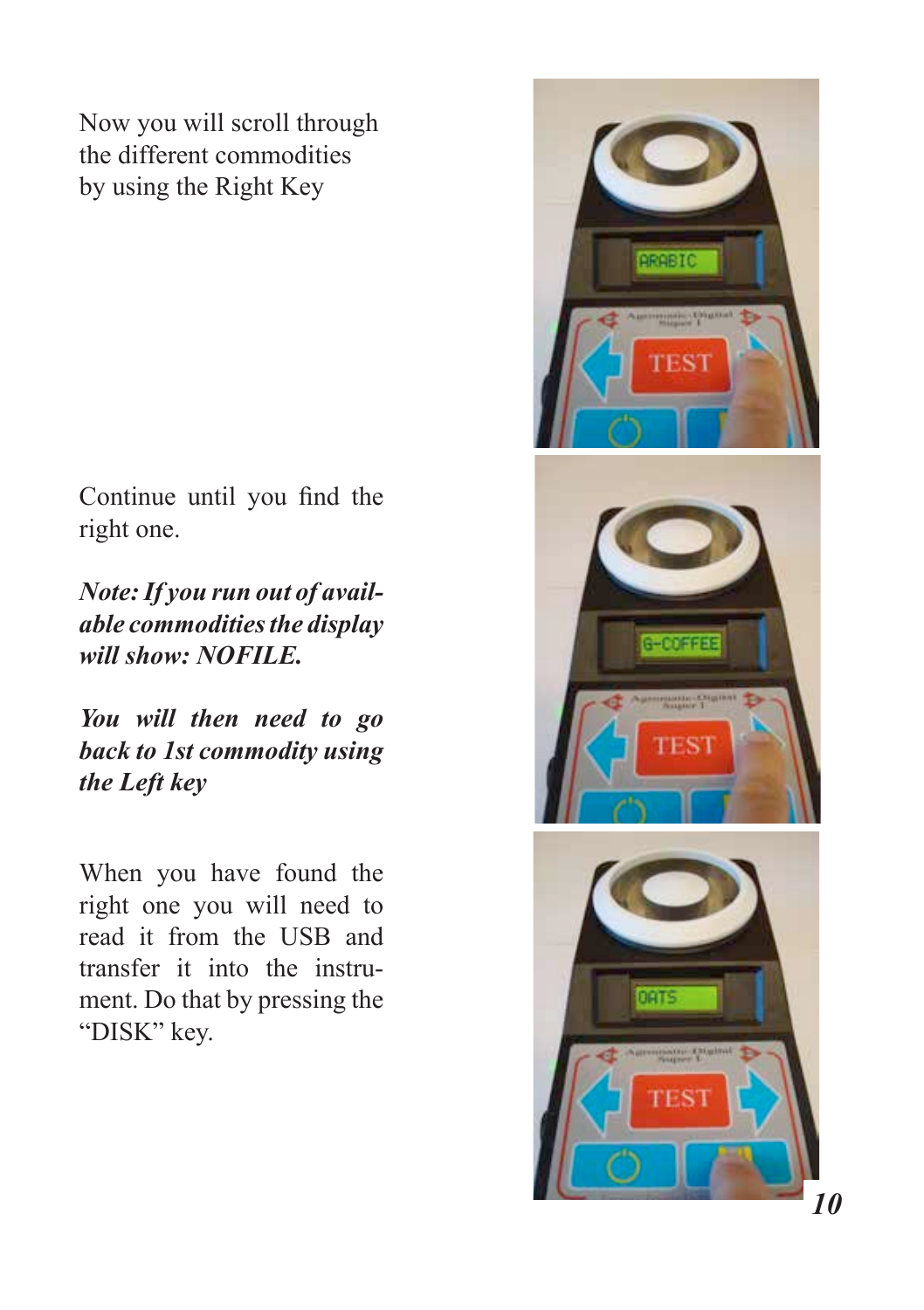## *MEASURING THE MOISTURE-CONTENT:*

When the right commodity has been found the you can measure the moisture-content in a sample.

Displaying the selected (and transferred to instrument) commodity you will be able to test a sample.

Start the test by pressing the "TEST" key.

A reading of the build-in scale now appears. The display reads the weight of the material in the measuringchamber.

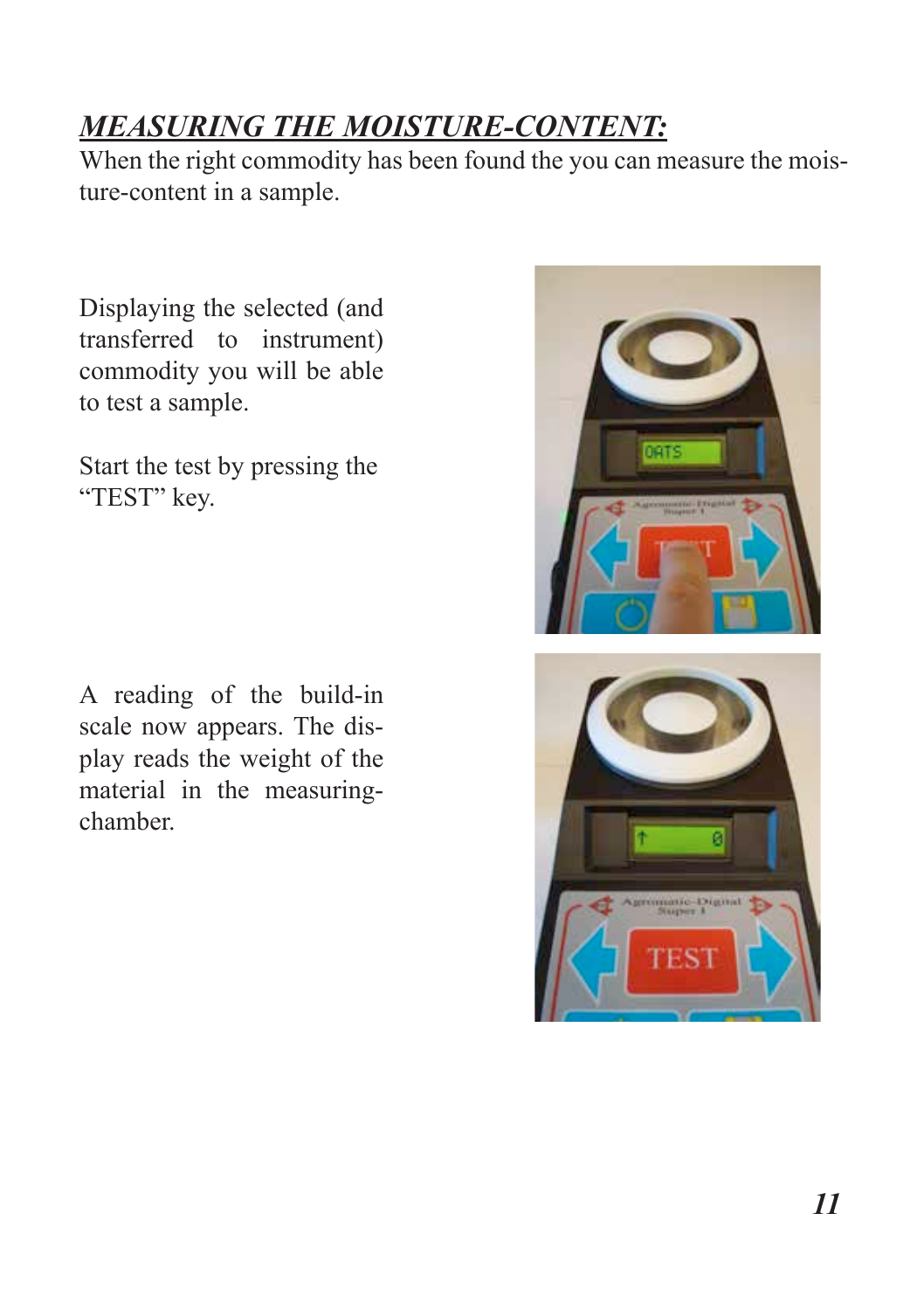Continue to pour material into the measuring chamber until the display reads be tween 98 and 102. You will see that the lefthand arrow in the display changes to a horizontal arrow. If you pour too much in the chamber the arrow will point down - meaning too much in the chamber.

A clean 100 is preferable as the accuracy will benefit from it. The normal accuracy is however maintained over the whole 98 - 102 area.

When the reading of 100 (98-102) has been reached the arrow will point to the right allowing for the test to proceed.

Press the "TEST" key again

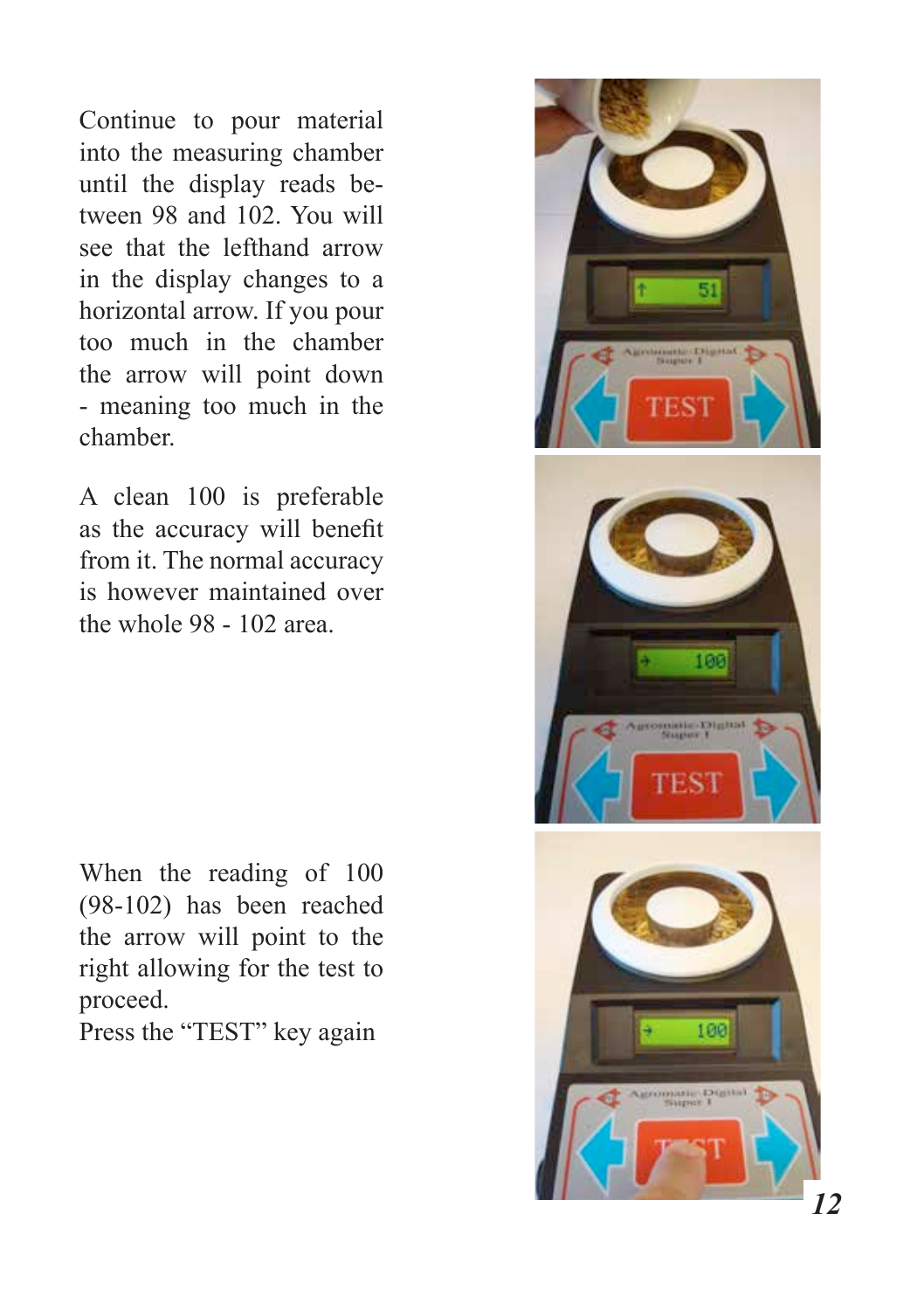The moisture-content will then appear in the display.



## *USING THE AVERAGE-Function:*

When displaying the moisture content of the sample a average-function can be used.

Although the sample used, normally between 40-200 g, depending on commodity, is large, a reading over more samples is recommended. You can store the actual reading by pressing the "DISK" key. It will be stored in the "AVG"-Average memory (maintained only when instrument is on)

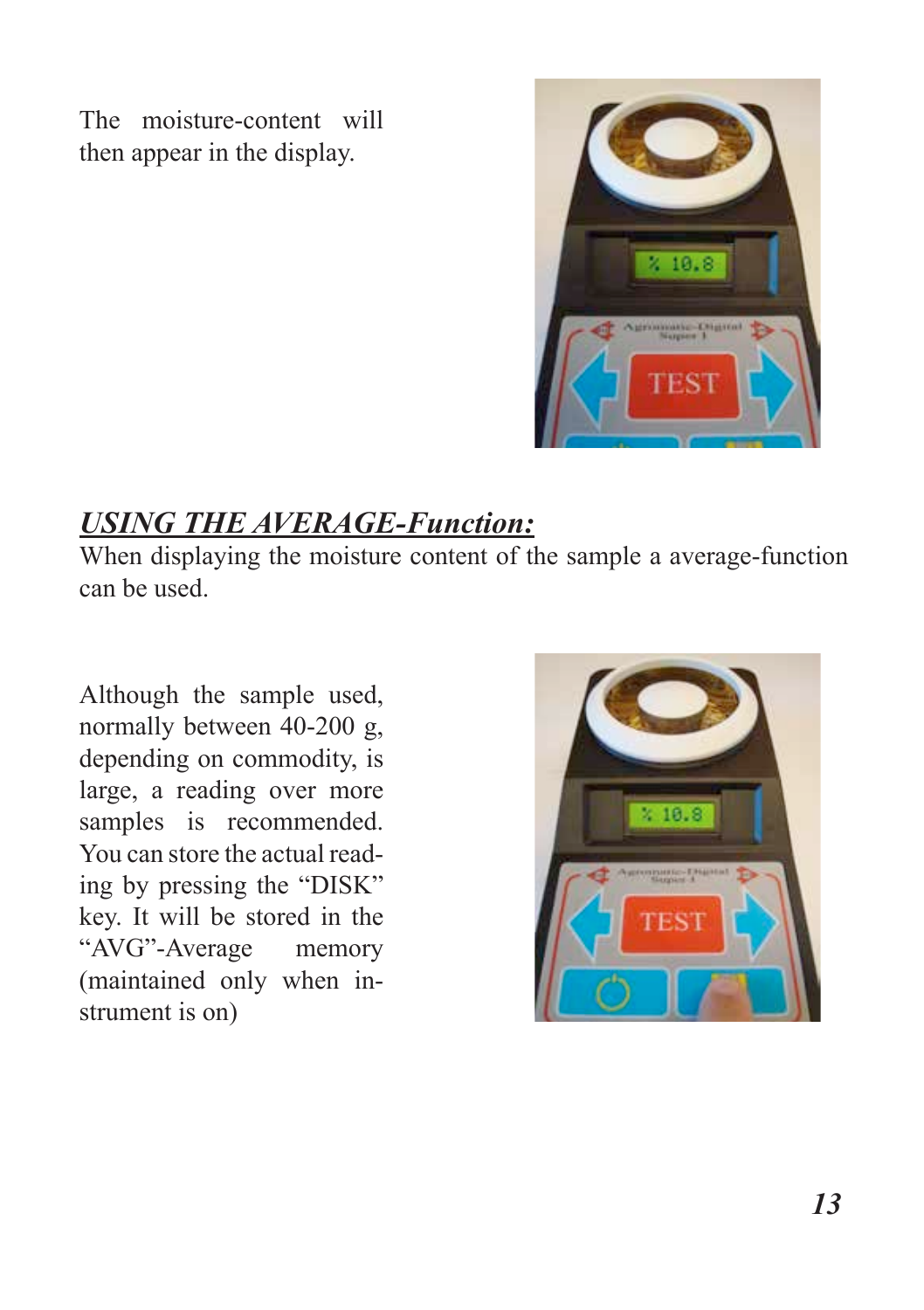As soon as the "DISK"key has been activated the read ing change (for 5 sec.) to read the average.

When the average has been displayed the instrument returns to the "Show" com modity mode.

The Average can always be recalled when you are in the "Show" commodity mode.

Just press the "DISK" key and the Average value will be shown for 5 sec.

As soon as the "DISK"key has been activated the read ing change (for 5 sec.) to read the average.

When the average has been displayed the instrument returns to the "Show" com modity mode.





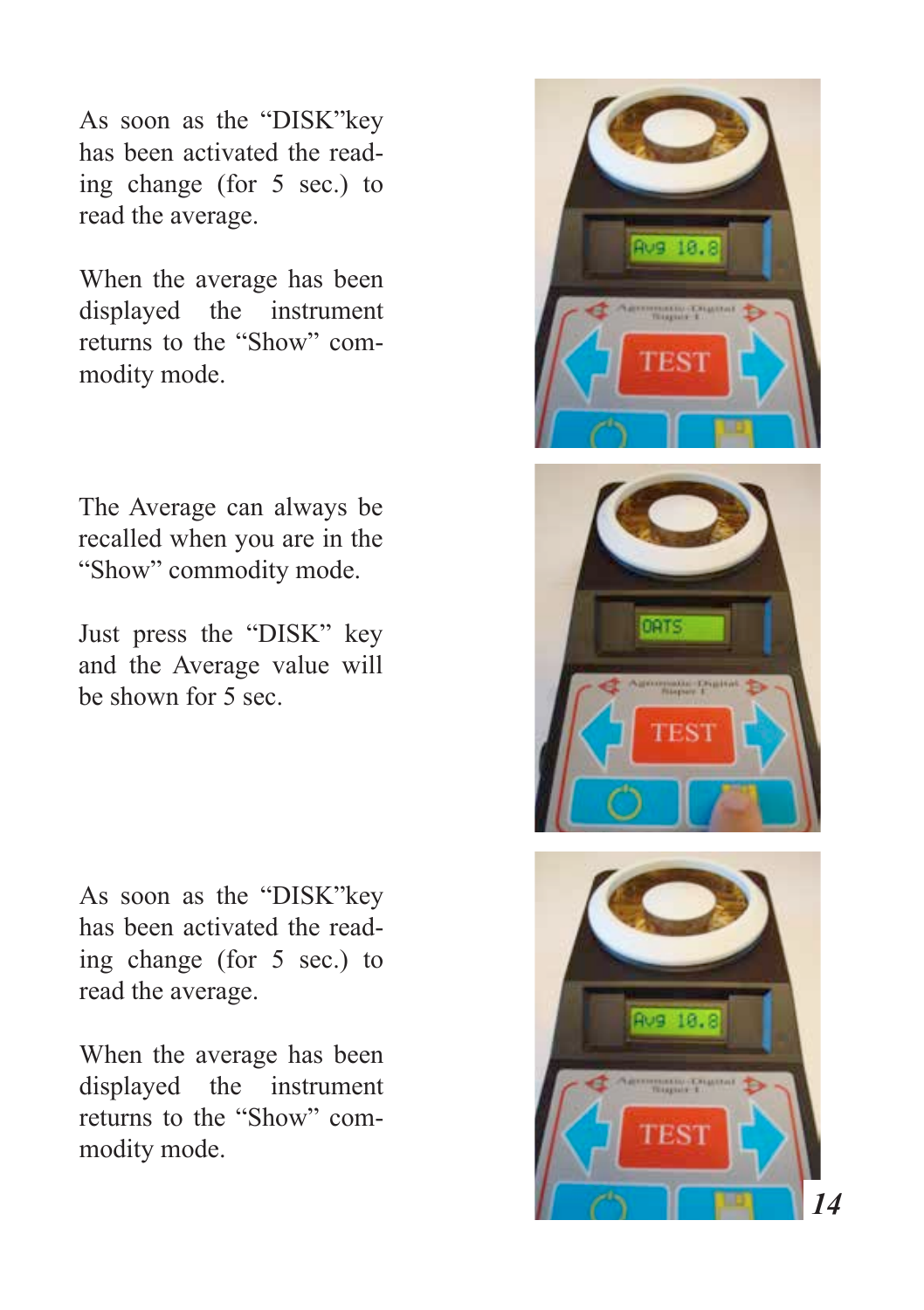## *ADJUSTING THE INSTRUMENT:*

Each of the installed commodities may need adjustment due to genetic or local variations compared to the original specimen. It's easily done. Compared to the earlier instruments, the adjustment will be retained even if the battery fails.

*PS: When a new sort has been cultured a factory calibration - New commodity - may be made available. Consult your local dealer on this.*

The adjustment is made when a given sample has been measured. While the moisture-content is shown on the display you can either adjust the reading to a higher level or a lower reading.

Use the lefthand key for reducing the reading and the righthand key for increasing the reading. The reading is changed by 0.1 % for each "click". When a commodity is adjusted the reading is successively preceded by an asterics '\*'.

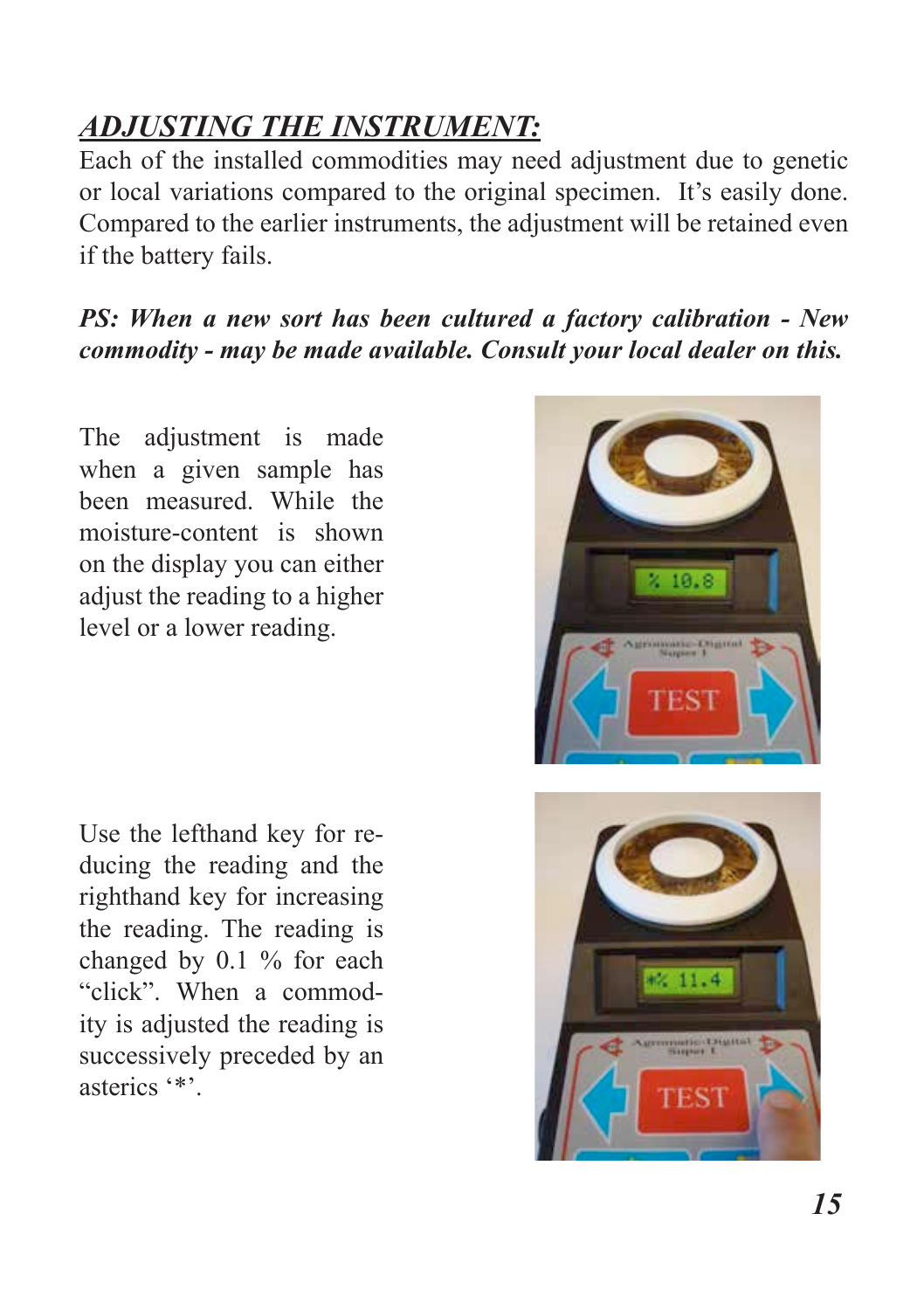If you want to make the ad justment permanent you can save it to the USB-memory.

#### *If you don't make it perma nent it will be lost next time you change commodity.*

The only time you can save the adjustment is just after you have made the adjust ment. You save it by using the "DISK" key. The display will read "SAVE" followed by a "USB" while storing.

NOTE: It is always possible to repeat an adjustment or even remove the adjustment. Just perform a new adjust ment on top of the old ad justment. When you pass the original setting, the asterics will disappear and the original setting is back again. Re member to store it !



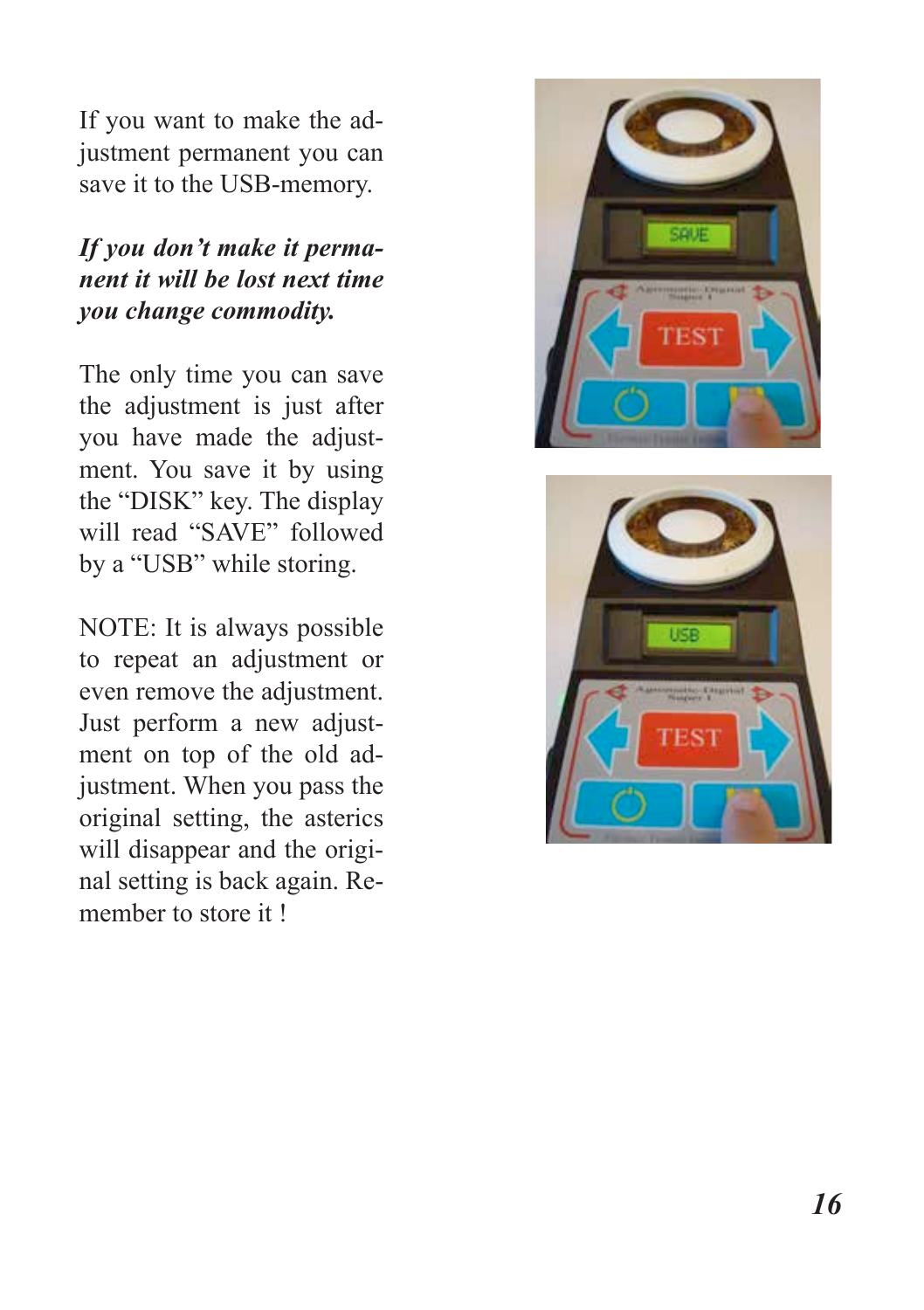## *OFF:*

The instrument uses same Key to both switch On and Off the instrument. The key has other functions as well. But in general. When the instrument is in show active commodity, then the key will act as OFF key. (See below for further details).

To switch off the instrument just press the "ON / OFF" button. Note however that the OFF function is contextsensitive. This means that the key also is used to terminate functions such as "show moisture content" as well as "select commodity". When the instrument is in "show commodity" mode then the switch will act as OFF switch.

Note also, that during USBaccess the key-board will be inoperable.

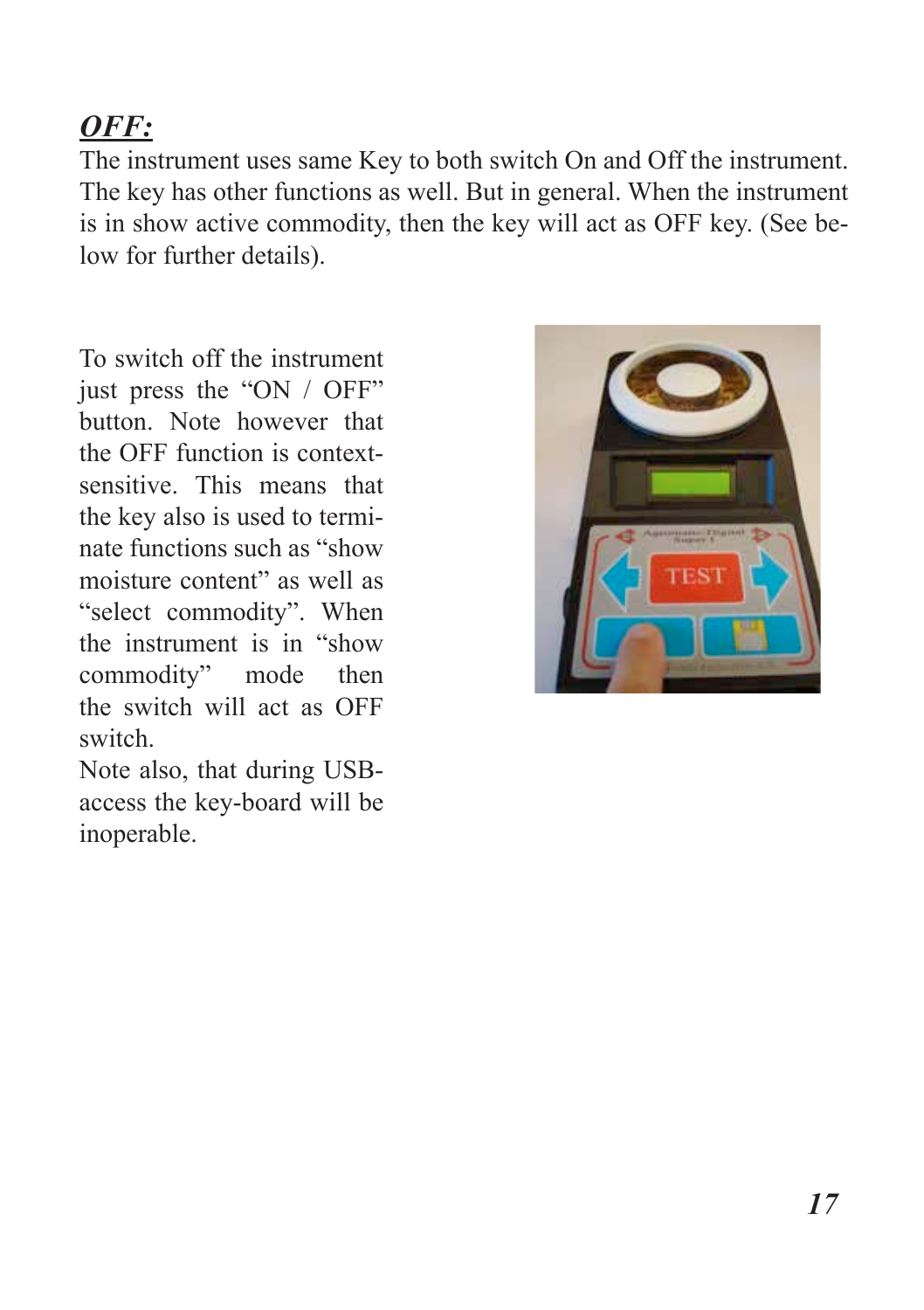## *ERROR-CODES:*

The instrument is self-correcting in most cases. Below is however an Error-code which needs the intervention of the User.

Other errors that might appear, which could be malfunction of the USBinterface due to moist / dirt in the connector, are often corrected by switching the instrument OFF and then back on again. The instrument then, at power up, corrects the fault. Should the instrument hang, then just disconnect the battery for a short while, reconnect and the instrument should correct itself.

When Measuring-chamber has not been emptied before "TEST" is pressed again the "ERROR 1" message will appear on the display. This informs you that you have to empty the chamber first.

If the chamber already is empty, and the error appears anyway then contact your dealer. The instruments needs to be adjusted / repaired.

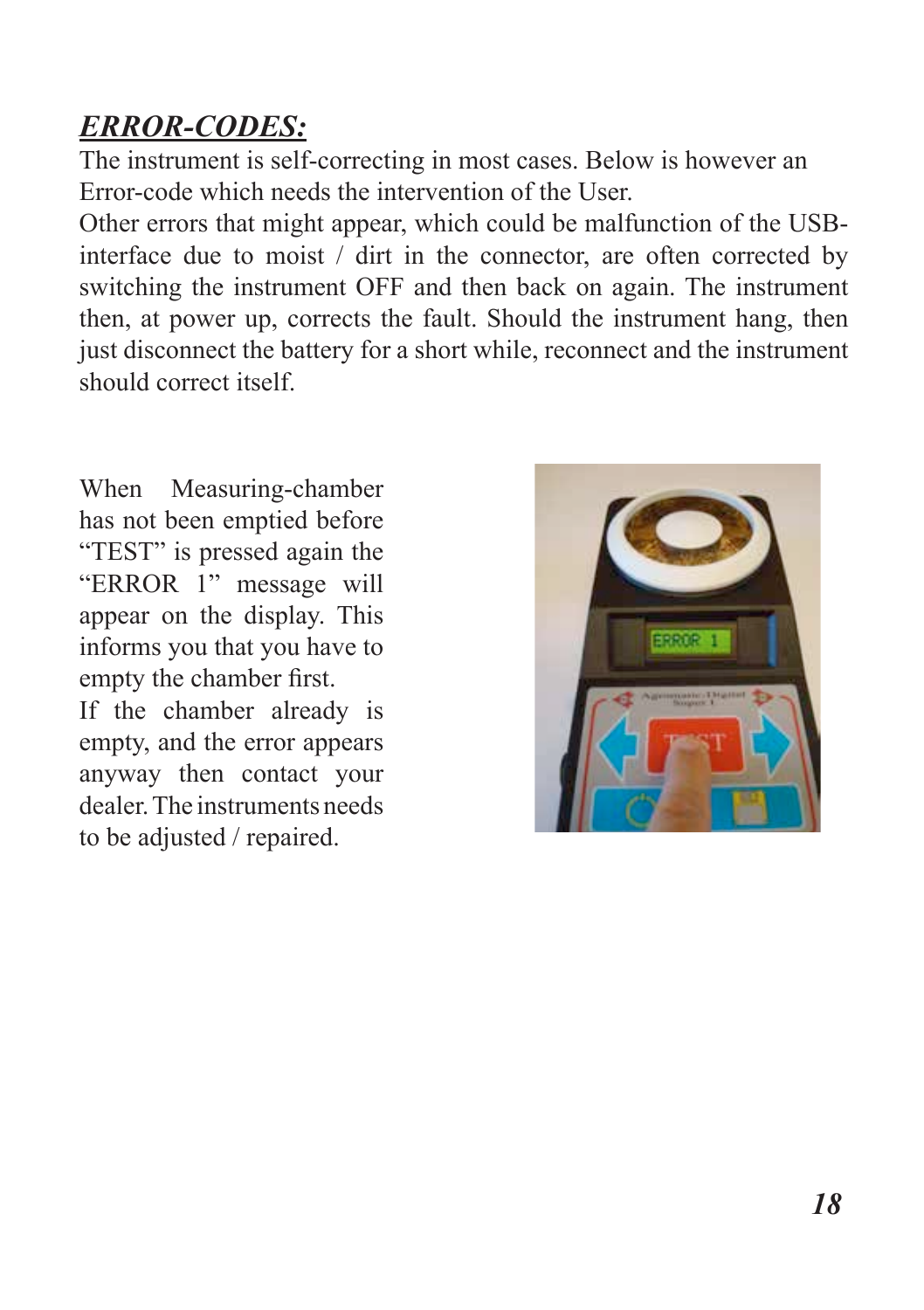## *SETUP / CALIBRATION OF INSTRUMENT:*

The instrument is calibrated from the factory. A backup of the calibrationdata are stored on the USB-memory to enable the dealer to repair / adjust the instrument. Although the setup.csv file can be read with an ordinary text-editor we recommend that no changes are made. A inaccurate instrument may be the result.

### *USER "SETTINGS":*

Each commodity is stored in a individual file. Each commodity is named by its "NAME".AMD. The user may change these names to their liking, BUT the name MUST adhere to the rule that only CAPITAL LETTERS are used, both in name and in extension (which MUST be .AMD). The name can only be up to 8 letters, e.g. "WHEAT" but NOT "WHAT AN\_ICE\_WHEAT" Example: A user wishes to use a different name for OAT. This could be MY-OAT.AMD. This name will then be used in the search for commodity.